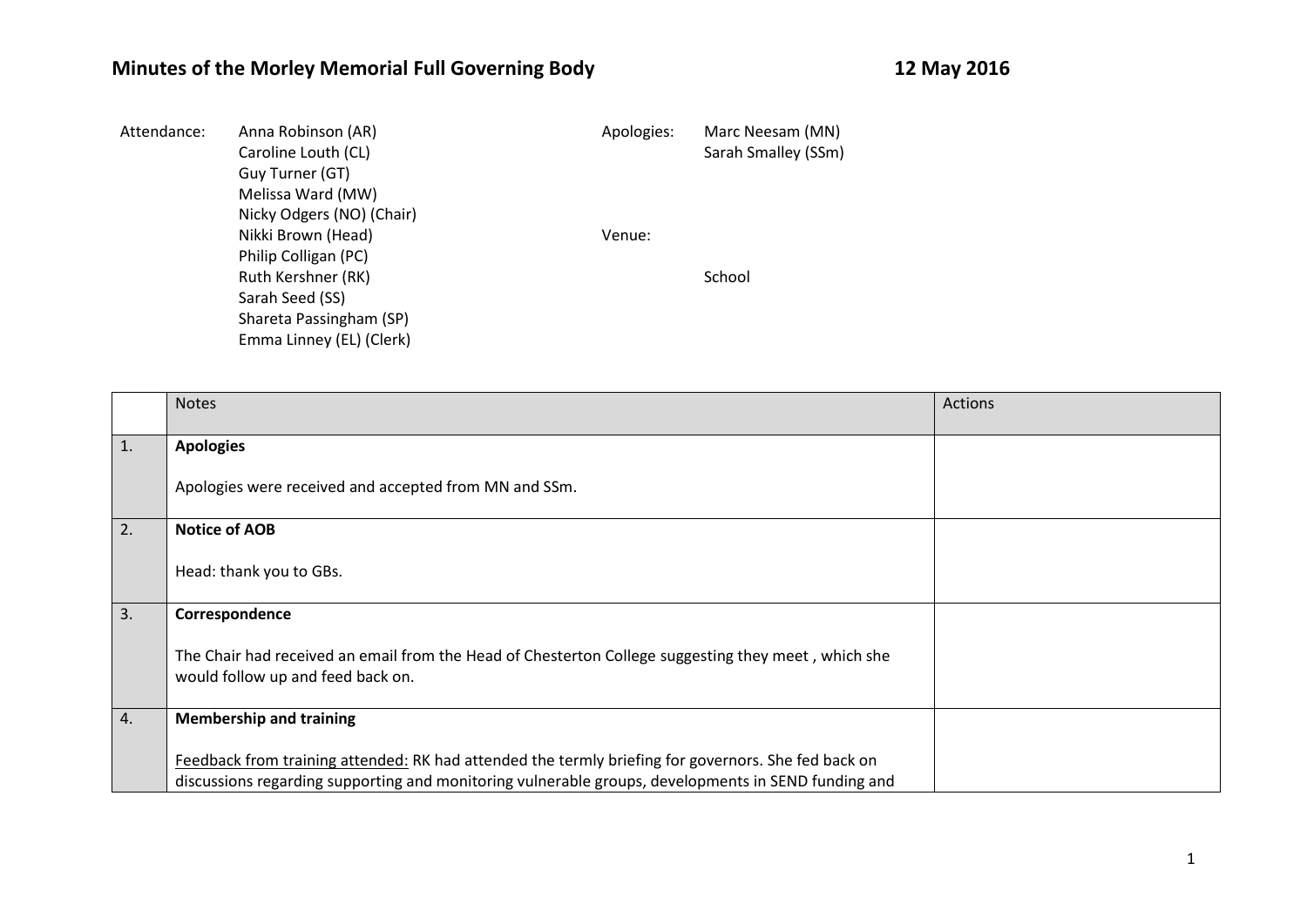|    | statutory assessments and on the Cambridge School Improvement Board.                                                                                                                                                                                                                                                                                                                                                                                                                     |                                                  |
|----|------------------------------------------------------------------------------------------------------------------------------------------------------------------------------------------------------------------------------------------------------------------------------------------------------------------------------------------------------------------------------------------------------------------------------------------------------------------------------------------|--------------------------------------------------|
|    | Consideration of 2 candidate statements (circulated): NO introduced statements from two prospective<br>candidates, Jonathan Gorrie and Rachel Williams, both of whom had been introduced to the School via<br>SGoss (School Governors One Stop Shop). NO and PC had met both candidates and highly recommended<br>them both.                                                                                                                                                             |                                                  |
|    | The GB was in agreement that both candidates had much to offer the GB, and that their skills would fill<br>current gaps in experience on the resources committee, particularly in the areas of financial management<br>(Jonathan) and project management and building redevelopment (Rachel). The GB decided to appoint both<br>candidates, subject to the receipt of satisfactory references. The Candidates would require DBS checks to be<br>completed within 21 days of appointment. | Chair: obtain references for both<br>candidates. |
|    | Committee membership: Both Committees would now be well skilled following the appointment of the<br>candidates above. NO would be re-assessing link governor roles shortly.                                                                                                                                                                                                                                                                                                              | Chair: Link governor roles.                      |
|    | DBS: The GB noted the new requirement to obtain enhanced DBS clearance for all GBs. The Chair asked GBs<br>to present their ID to the school office this term in order for checks to be back by the deadline of 1<br>September. The Clerk had circulated a list of required ID prior to the meeting. It was noted that as new GBs,<br>Jonathan and Rachel would require DBS checks to be completed within 21 days of appointment.                                                        |                                                  |
| 5. | Minutes of FGB meeting 8 Feb 2016 (circulated) and matters arising                                                                                                                                                                                                                                                                                                                                                                                                                       |                                                  |
|    | KIT report (item 5, pp.2): The Head had circulated the latest KIT report via email. GBs agreed that it<br>provided a helpful summary of where the school was when measured against the Ofsted framework.                                                                                                                                                                                                                                                                                 |                                                  |
|    | Governance day (item 5, pp.2): The date of the next Governance monitoring day would be 28 June. A<br>timetable would follow.                                                                                                                                                                                                                                                                                                                                                             |                                                  |
|    | Staff wellbeing questionnaire (item 6, pp.4): The Head had decided that conducting a survey now would not<br>give a true reflection of how staff were feeling about teaching. After some discussion the GB decided to<br>conduct the survey in the week before the autumn half term and again in the summer term. In addition the                                                                                                                                                        | Carry forward staff wellbeing survey.            |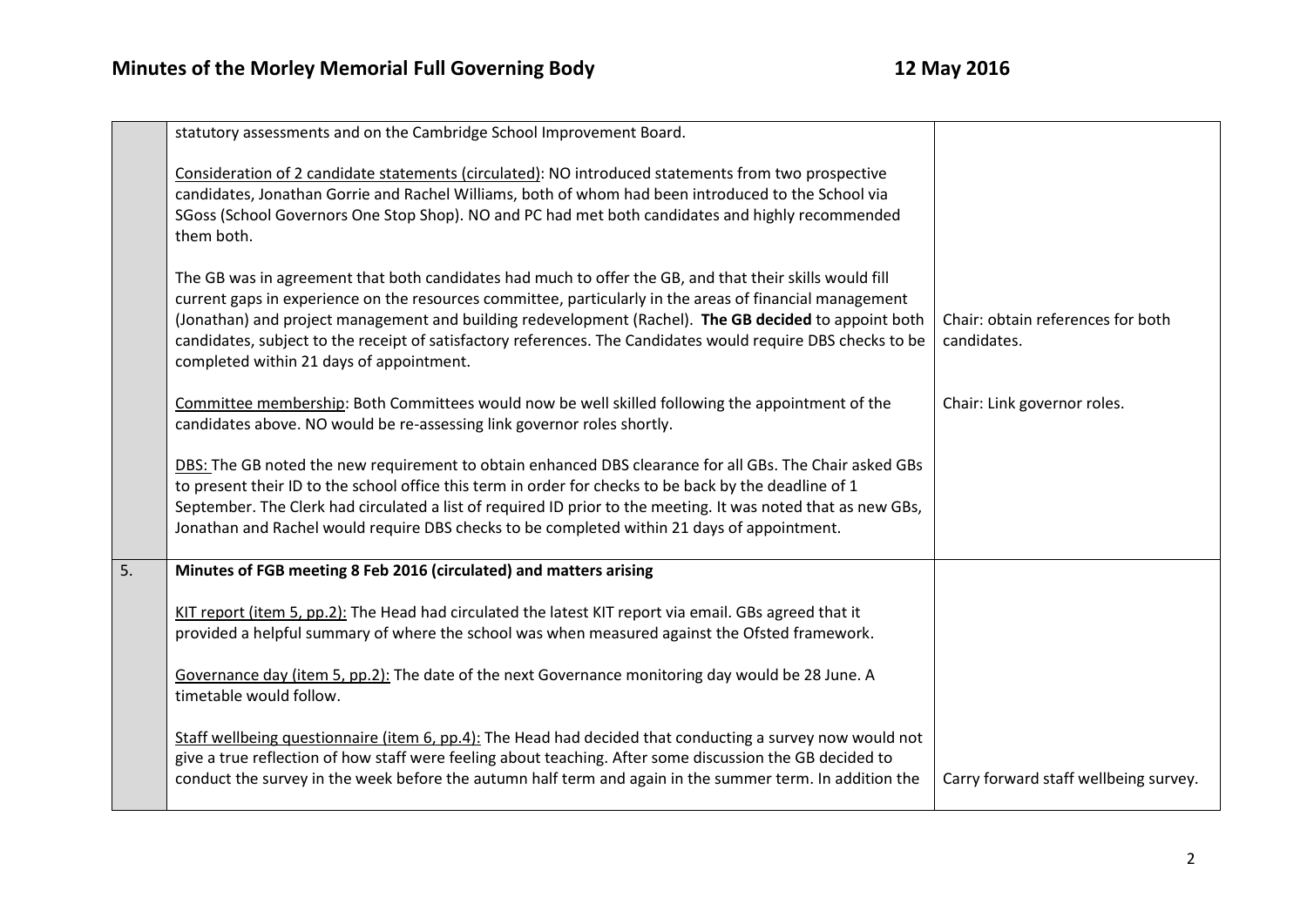|    | GB asked the Head to let staff know that wellbeing was a concern, and to let them know of plans to survey<br>staff in the autumn term. RK offered to assist the Head with methodology.                                                                                                                                                                                                                                         |                                             |
|----|--------------------------------------------------------------------------------------------------------------------------------------------------------------------------------------------------------------------------------------------------------------------------------------------------------------------------------------------------------------------------------------------------------------------------------|---------------------------------------------|
|    | School values (item 11, pp.6): Children had not yet been consulted, but this would be undertaken during                                                                                                                                                                                                                                                                                                                        |                                             |
|    | school council sessions this term. The Head noted that the school's values were now included on the                                                                                                                                                                                                                                                                                                                            |                                             |
|    | celebration tree certificates issued each week and that this had raised awareness in school about what the<br>school's values were.                                                                                                                                                                                                                                                                                            | Clerk - upload minutes to school<br>website |
|    |                                                                                                                                                                                                                                                                                                                                                                                                                                |                                             |
|    | The minutes were agreed as a true record and signed by the Chair.                                                                                                                                                                                                                                                                                                                                                              |                                             |
| 6. | <b>Committee minutes (circulated)</b>                                                                                                                                                                                                                                                                                                                                                                                          |                                             |
|    | Resources committee 5 February and 15 March 2016: PC highlighted key discussions and activity, including<br>the approval of the budget at the more recent meeting on 3 May. A financial audit had raised a number of<br>issues which would be addressed in an action plan being drafted by Tim Fox and which would be presented<br>to GBs later in the term. There were no questions or comments.                              |                                             |
|    | Learning committee 4 February 2016: NO highlighted key discussions and activity. There were no questions<br>or comments.                                                                                                                                                                                                                                                                                                       |                                             |
| 7. | <b>Head's report (circulated)</b>                                                                                                                                                                                                                                                                                                                                                                                              |                                             |
|    | The Head presented her report and highlighted key points.                                                                                                                                                                                                                                                                                                                                                                      |                                             |
|    | Attendance:                                                                                                                                                                                                                                                                                                                                                                                                                    |                                             |
|    | EY attendance was very poor before Easter due to sickness, although it was also noted that historically<br>attendance drops just before or after school holidays, particularly in EY.                                                                                                                                                                                                                                          |                                             |
|    | Attendance of FSM children was still lower than the school average and it was difficult to address this. The<br>LA Education Welfare Officer only becomes involved once attendance drops below 80%, which the Head felt<br>was too late, and that welfare support for families where there were housing or mental health issues was<br>not sufficient and that this was having a detrimental impact on children's achievement. |                                             |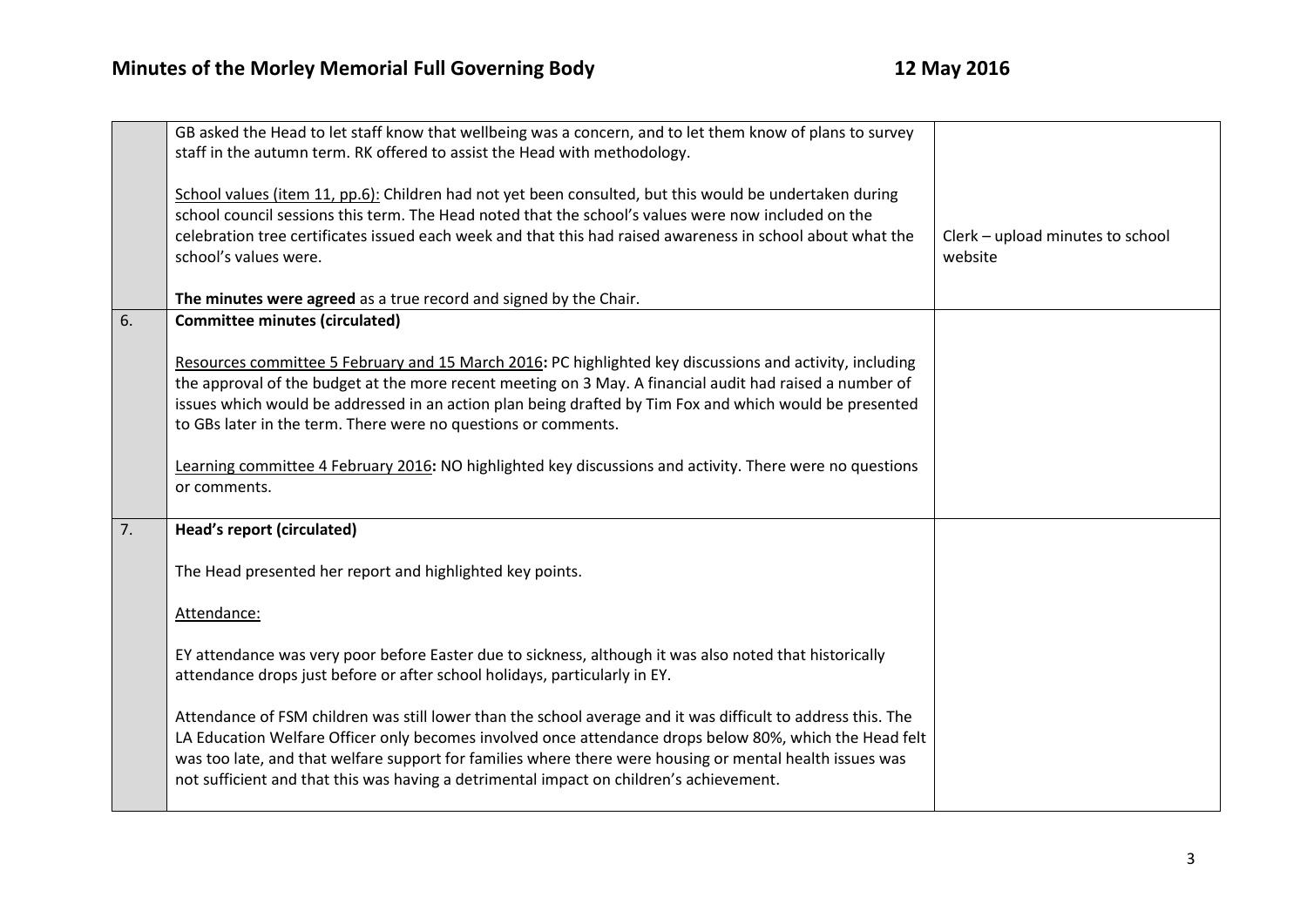| A GB asked whether unauthorised absence for holidays was still an issue. The Head answered that this type<br>of absence had the biggest impact on attainment and was incredibly disruptive. Those authorities issuing<br>fines had not seen much of an improvement.                                                                                                                                                                                                                                                                                                                                                                                                                                                                                                                                                                                                                                                                                 |                                      |
|-----------------------------------------------------------------------------------------------------------------------------------------------------------------------------------------------------------------------------------------------------------------------------------------------------------------------------------------------------------------------------------------------------------------------------------------------------------------------------------------------------------------------------------------------------------------------------------------------------------------------------------------------------------------------------------------------------------------------------------------------------------------------------------------------------------------------------------------------------------------------------------------------------------------------------------------------------|--------------------------------------|
| Data:<br>The Head talked through a presentation using data produced by Target Tracker, which, in the absence of<br>official national data, offered a useful way to compare school data with the 25,000 schools using the<br>software.<br>National indicators would not be available until the end of the summer term with the SATs results.<br>$\bullet$<br>Broadly, Reading and Maths was outperforming Writing, and Girls were outperforming Boys except in<br>٠<br><b>Y1 and Y5.</b><br>The Head reminded the GB of the new requirement for children to be secure in all aspects of the<br>curriculum, rather than broadly across most areas, and of the impact this was having on SEND children<br>in particular. She anticipated in a drop in ARE security, particularly in writing. She felt that this would<br>exacerbate differences between boys and girls, which had always been there, and would push more<br>boys into the lower bands. | Head: circulate presentation on data |
| A GB asked why some year groups were making better progress than others. The Head answered that<br>progress was difficult to monitor due to big changes in demands made of children in each year group.<br>This was least noticeable in Y1 and most noticeable in Y2 and Y3 where some aspects of the curriculum<br>now sit a whole year earlier.                                                                                                                                                                                                                                                                                                                                                                                                                                                                                                                                                                                                   |                                      |
| There are still considerable issues around reliability of data, and this would be the case until a full year<br>$\bullet$<br>had passed. Work was being done to help teacher moderation, particularly in Y4 where this would<br>appear to be overly cautious.<br>A governor asked how the school was monitoring to ensure that progress was being made despite the<br>$\bullet$<br>difficulties with reliability of data. The head said SLT had continued to conduct work scrutiny every<br>three-four weeks. It was felt that spending time looking at children's books rather than data was the<br>most reliable way to understand achievement and attainment. The GB asked that one of the next<br>monitoring visits focused on this in order to gain a better understanding of the systems in place.                                                                                                                                            | Monitoring visit on work scrutiny.   |
| <b>Quality of Teaching:</b>                                                                                                                                                                                                                                                                                                                                                                                                                                                                                                                                                                                                                                                                                                                                                                                                                                                                                                                         |                                      |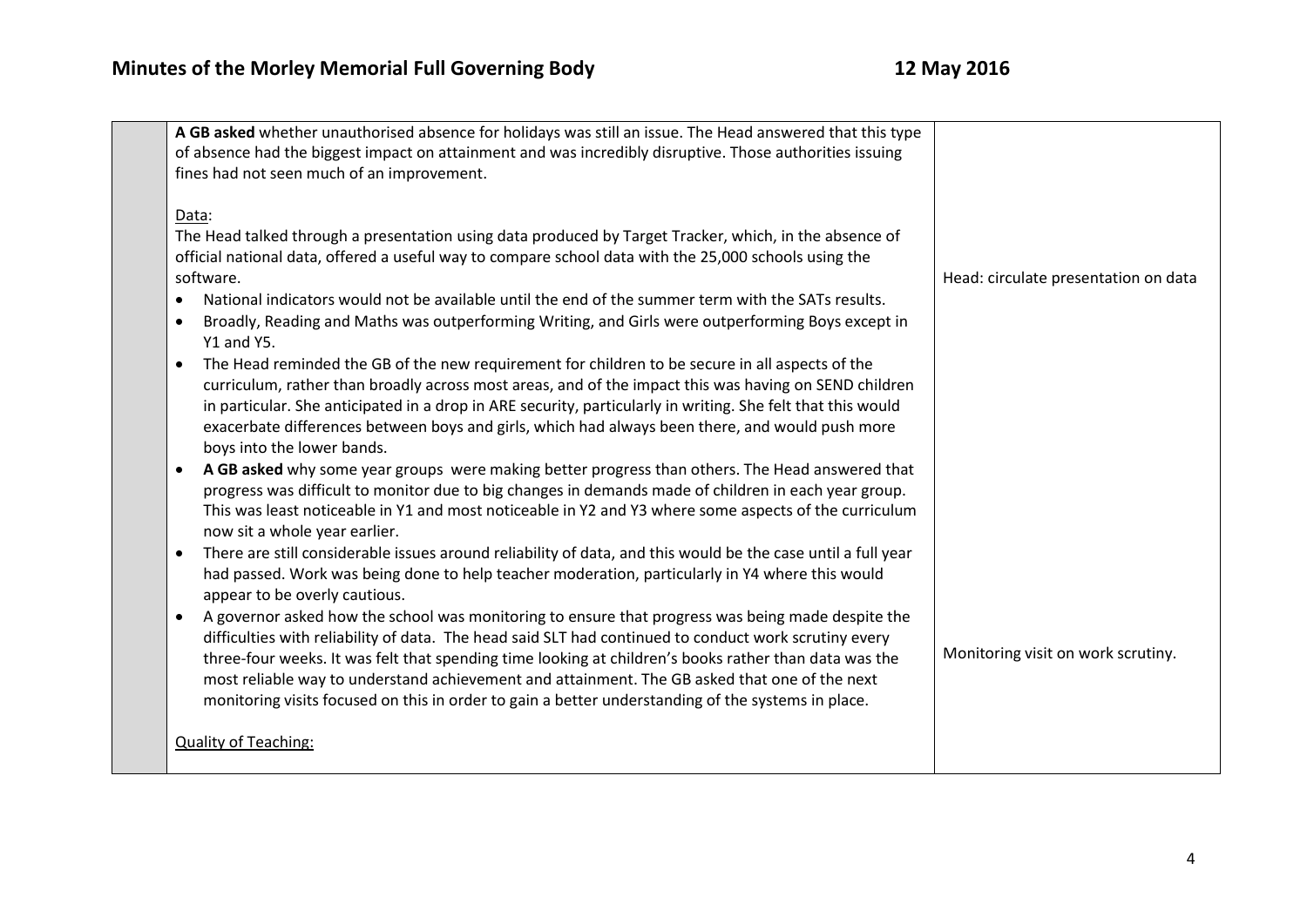|      | The report showed consistent good practice across the school, which the GB welcomed. The Head felt that<br>recent assessment had raised issues around differentiation, particularly in science and she felt that this<br>ought to form part of next year's SDP.                                                                                                                                                                                                                                                                                                                                                                                                                                                                                                                                                                                                                                                                                                                     |  |
|------|-------------------------------------------------------------------------------------------------------------------------------------------------------------------------------------------------------------------------------------------------------------------------------------------------------------------------------------------------------------------------------------------------------------------------------------------------------------------------------------------------------------------------------------------------------------------------------------------------------------------------------------------------------------------------------------------------------------------------------------------------------------------------------------------------------------------------------------------------------------------------------------------------------------------------------------------------------------------------------------|--|
|      | <b>Building and premises:</b>                                                                                                                                                                                                                                                                                                                                                                                                                                                                                                                                                                                                                                                                                                                                                                                                                                                                                                                                                       |  |
|      | There were no comments or questions.                                                                                                                                                                                                                                                                                                                                                                                                                                                                                                                                                                                                                                                                                                                                                                                                                                                                                                                                                |  |
|      | Staffing:                                                                                                                                                                                                                                                                                                                                                                                                                                                                                                                                                                                                                                                                                                                                                                                                                                                                                                                                                                           |  |
|      | There were no questions or comments.                                                                                                                                                                                                                                                                                                                                                                                                                                                                                                                                                                                                                                                                                                                                                                                                                                                                                                                                                |  |
| 8/9. | School development plan monitoring report and visit reports (circulated)                                                                                                                                                                                                                                                                                                                                                                                                                                                                                                                                                                                                                                                                                                                                                                                                                                                                                                            |  |
|      | The GB discussed each of the key priorities in turn, together with the relevant GB monitoring report. The<br>GB thanked the Head for the well-presented report, which was clear on actions and priorities.                                                                                                                                                                                                                                                                                                                                                                                                                                                                                                                                                                                                                                                                                                                                                                          |  |
|      | Improving pupil outcomes<br>MW and RK had not yet completed a monitoring visit. There were no questions or comments.                                                                                                                                                                                                                                                                                                                                                                                                                                                                                                                                                                                                                                                                                                                                                                                                                                                                |  |
|      | Developing Leadership and management capacity<br>CL and SSm had completed a monitoring visit. Recruitment had been successful, particularly to the AHT<br>post. Katy Kowalska was being successful in her new AHT role, particularly in leading on the curriculum.<br>A GB asked whether teacher specialisms were identified in order to recruit into any gaps.<br>The Head advised that difficulties around recruitment meant that this was rarely possible, however there<br>were gaps in modern foreign languages and literacy in particular. Teachers were surveyed each February<br>and their specialism and interests taken into account when planning SL for the coming year, however it was<br>not always possible to award subject leadership to a graduate in that area. She noted that the<br>Cambridgeshire budget did not allow for TLR payments to be awarded to SLs, and that limited budgets<br>meant that it was not usually possible to release SLs from lessons. |  |
|      | Developing the curriculum                                                                                                                                                                                                                                                                                                                                                                                                                                                                                                                                                                                                                                                                                                                                                                                                                                                                                                                                                           |  |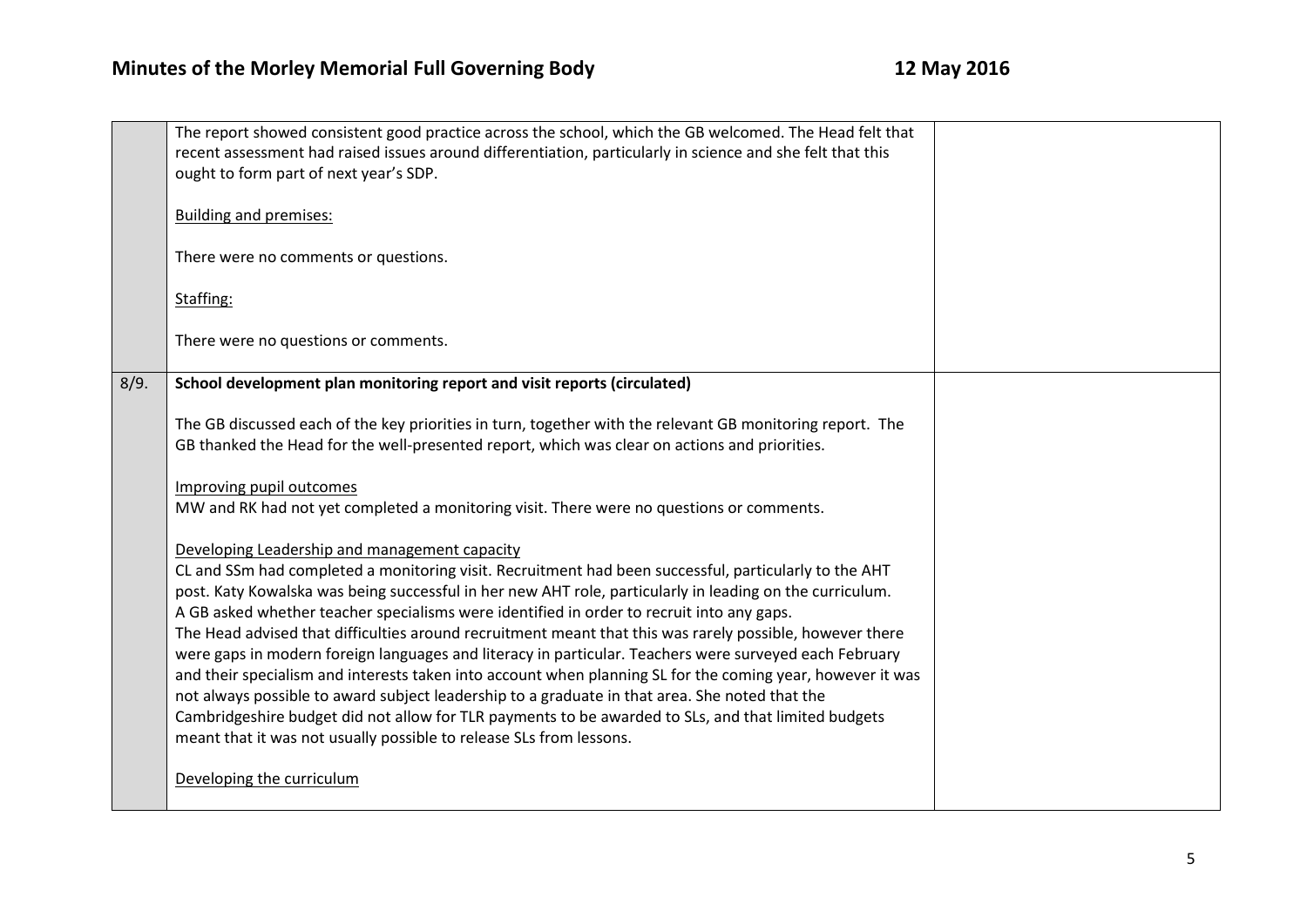|     | NO and SS had conducted a monitoring visit. Medium-term planning was still a work in progress, and there<br>was an issue around where planning was saved so that it was accessible to all. Some areas felt<br>underdeveloped, including computing which was on the SDP. Similarly with Modern Foreign Languages, due<br>to teaching currently being outsourced to the Parkside Federation. The Head noted that end of year self<br>evaluation would help shape priorities for the next school year.<br>Behaviour, safety and well being<br>AR and SP had conducted a monitoring visit. There had been lots of new initiatives and children were very<br>positive regarding relationships and who to talk to if they were unhappy. There was a query around Premier |                                         |
|-----|--------------------------------------------------------------------------------------------------------------------------------------------------------------------------------------------------------------------------------------------------------------------------------------------------------------------------------------------------------------------------------------------------------------------------------------------------------------------------------------------------------------------------------------------------------------------------------------------------------------------------------------------------------------------------------------------------------------------------------------------------------------------|-----------------------------------------|
|     | Sport lunchtime provision and whether bad behaviour was being tackled consistently. The Head felt that<br>sport leaders were given sufficient guidance to deal with this. It was worrying that 40% of children felt that<br>bullying was a problem, although teaching staff would not agree with this figure. The GB asked for the<br>results of the next pupil survey to be presented to the GB in order to monitor this. There was a discussion<br>about the need to ask children very precise questions in order to get useful answers.                                                                                                                                                                                                                         | Pupil voice survey results to next FGB. |
|     | To improve premises and facilities<br>A monitoring visit would be taking place in the next week and would be followed up by the Resources<br>Committee.                                                                                                                                                                                                                                                                                                                                                                                                                                                                                                                                                                                                            |                                         |
| 10. | Pupil Premium children (monitoring report and visit report circulated)                                                                                                                                                                                                                                                                                                                                                                                                                                                                                                                                                                                                                                                                                             |                                         |
|     | The GB thanked the Head for the revised format report which it was felt would greatly assist with<br>monitoring PP children's progress and attainment. Members of the RC also noted that the new PP budget<br>code was also helpful. It had not been possible to offer music tuition due to a shortage of teachers at<br>Cambridgeshire Music. Some of the money allocated to this was now being spent on breakfast club<br>attendance, and on the cost of the Y6 residential trip to Aylmerton.<br>There was a discussion about how best to help Y6 children with the sometimes-difficult transition to<br>secondary school.                                                                                                                                      |                                         |
| 11. | Academisation (briefing paper circulated)                                                                                                                                                                                                                                                                                                                                                                                                                                                                                                                                                                                                                                                                                                                          |                                         |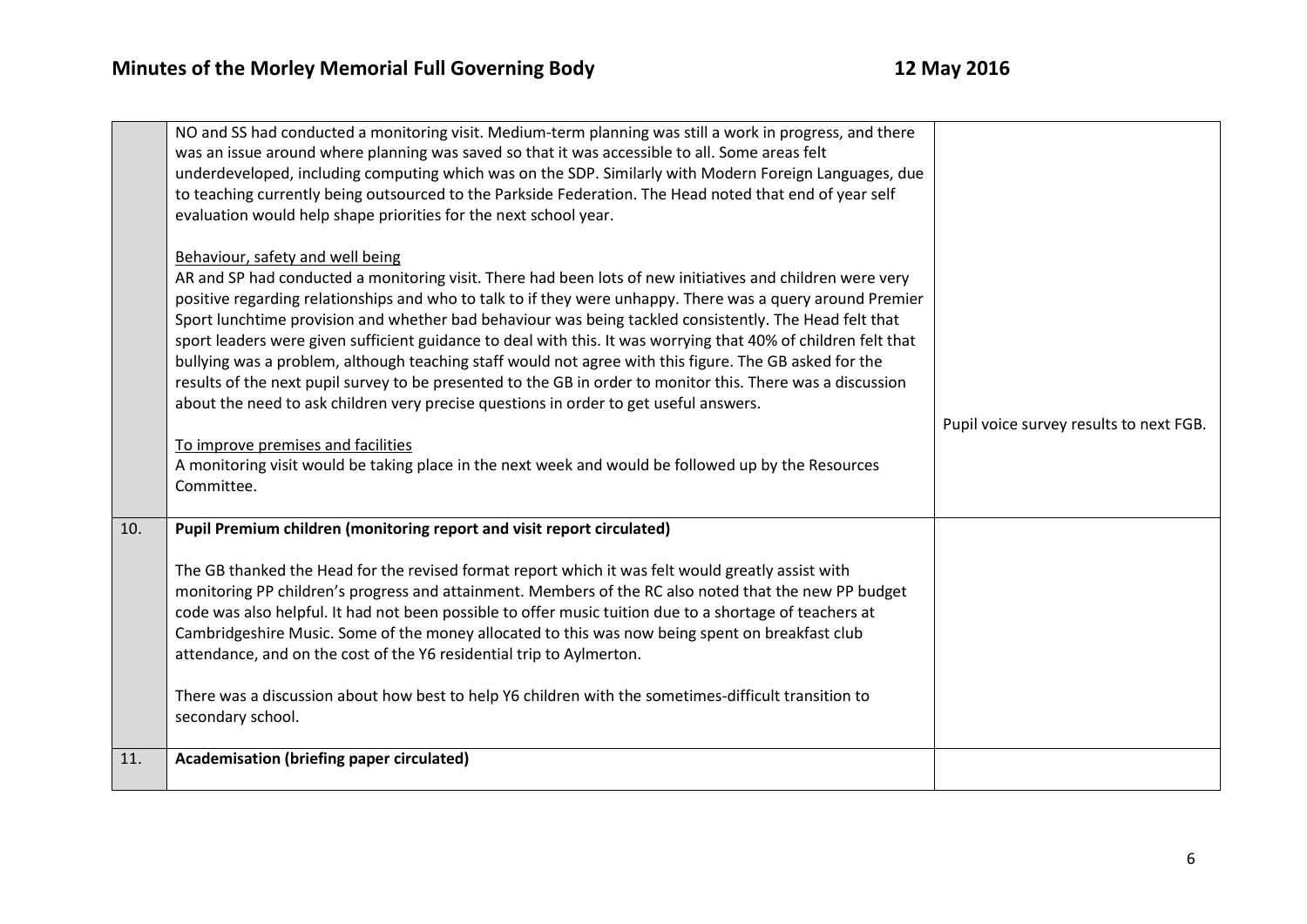|     | It was noted that the political agenda had changed since papers were prepared for the meeting and that<br>schools would need to convert to academies where the LA provision was failing or were it was no longer<br>sustainable for the LA to support schools who had not converted. There was a discussion around what a<br>good MAT would look like, with the GB in agreement with the Head that this should include commonalities<br>in vision, size and geography. The GB decided to remain open to good opportunities and continue the |  |
|-----|---------------------------------------------------------------------------------------------------------------------------------------------------------------------------------------------------------------------------------------------------------------------------------------------------------------------------------------------------------------------------------------------------------------------------------------------------------------------------------------------------------------------------------------------|--|
|     | discussion at a later date, possibly at further 'visions and values' day in the Autumn term.                                                                                                                                                                                                                                                                                                                                                                                                                                                |  |
| 12. | <b>EPM contract renewal</b>                                                                                                                                                                                                                                                                                                                                                                                                                                                                                                                 |  |
|     | The GB authorised the extension of the contract by a further year at a cost of £5,143 which included HR and<br>payroll services.                                                                                                                                                                                                                                                                                                                                                                                                            |  |
| 13. | Year 6 residential trip to Aylmerton, 10-13 June (report circulated)                                                                                                                                                                                                                                                                                                                                                                                                                                                                        |  |
|     | There were no questions or comments. The GB approved the trip.                                                                                                                                                                                                                                                                                                                                                                                                                                                                              |  |
| 14. | Disciplinary Procedures - Leadership Group, and Non-Leadership Group (circulated)                                                                                                                                                                                                                                                                                                                                                                                                                                                           |  |
|     | These had been discussed and agreed at RC in February, but legislation required ratification at FGB. There<br>were no questions or comments. The GB ratified both policies, which would be reviewed again in two<br>years.                                                                                                                                                                                                                                                                                                                  |  |
| 15. | <b>Finance</b>                                                                                                                                                                                                                                                                                                                                                                                                                                                                                                                              |  |
|     | The GB ratified the school budget plan for 2016-17, approved by the Resources Committee on 3/05/16.<br>Total spend £1,804,333.                                                                                                                                                                                                                                                                                                                                                                                                              |  |
|     | The GB agreed to authorise expenditure of £12,000 for the relocation of bike racks. This had been<br>previously discussed by the RC on 15/03/16 and 03/05/16.                                                                                                                                                                                                                                                                                                                                                                               |  |
|     | In the light of the recent financial audit, the GB ratified the Resource Committee's terms of reference,<br>previously ratified by FGB on 01/10/16.                                                                                                                                                                                                                                                                                                                                                                                         |  |